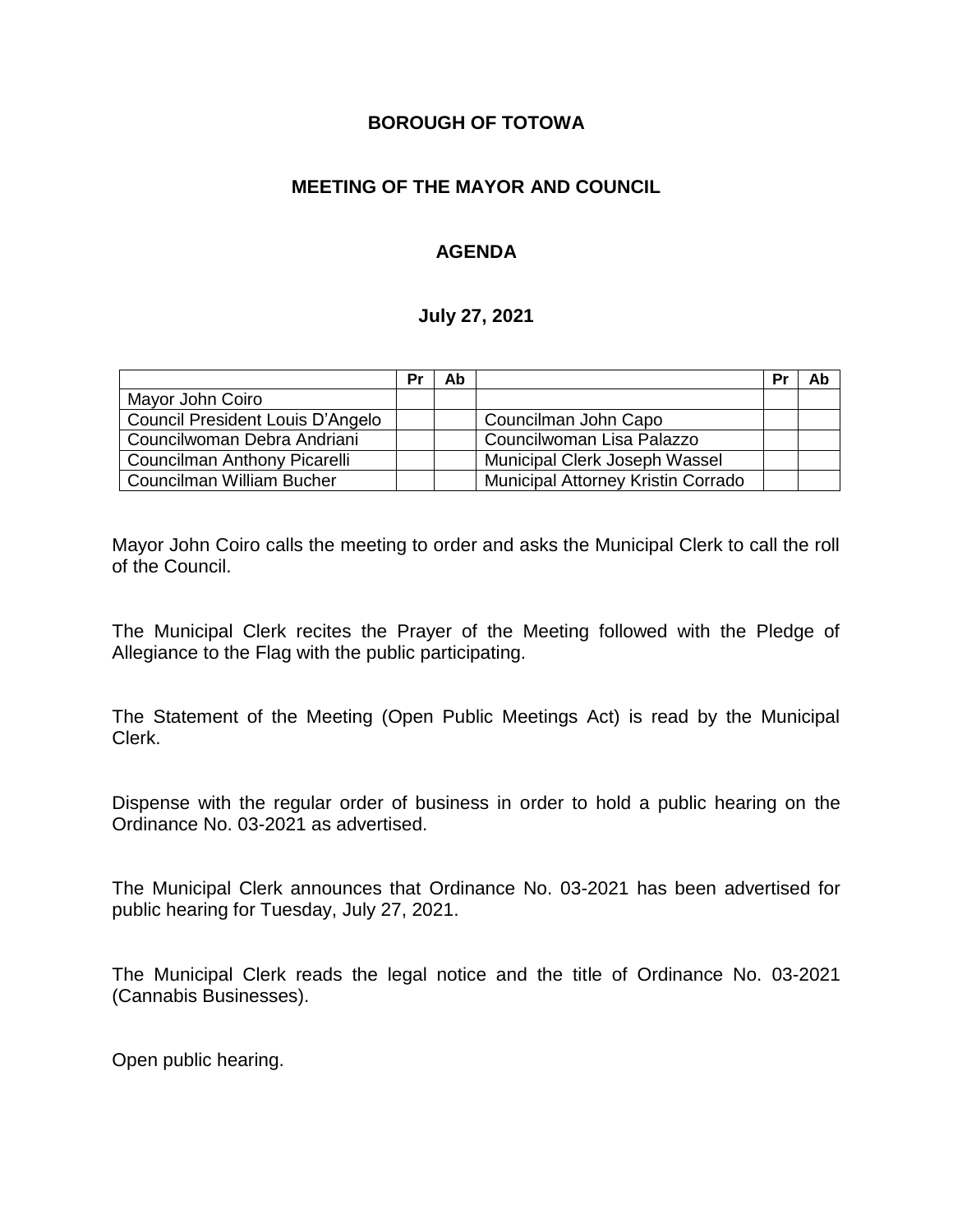Mayor Coiro asks if any citizens wish to be heard on Ordinance No. 03-2021.

#### **CITIZENS HEARD:**

Close public hearing.

The Municipal Clerk reads Ordinance No. 03-2021 by title.

Adopt Ordinance No. 03-2021.

Revert to the regular order of business.

Report from Members of the Council, Municipal Clerk and Municipal Attorney.

**CITIZENS HEARD:**

Minutes of the Mayor and Council for the meeting of July 13, 2021.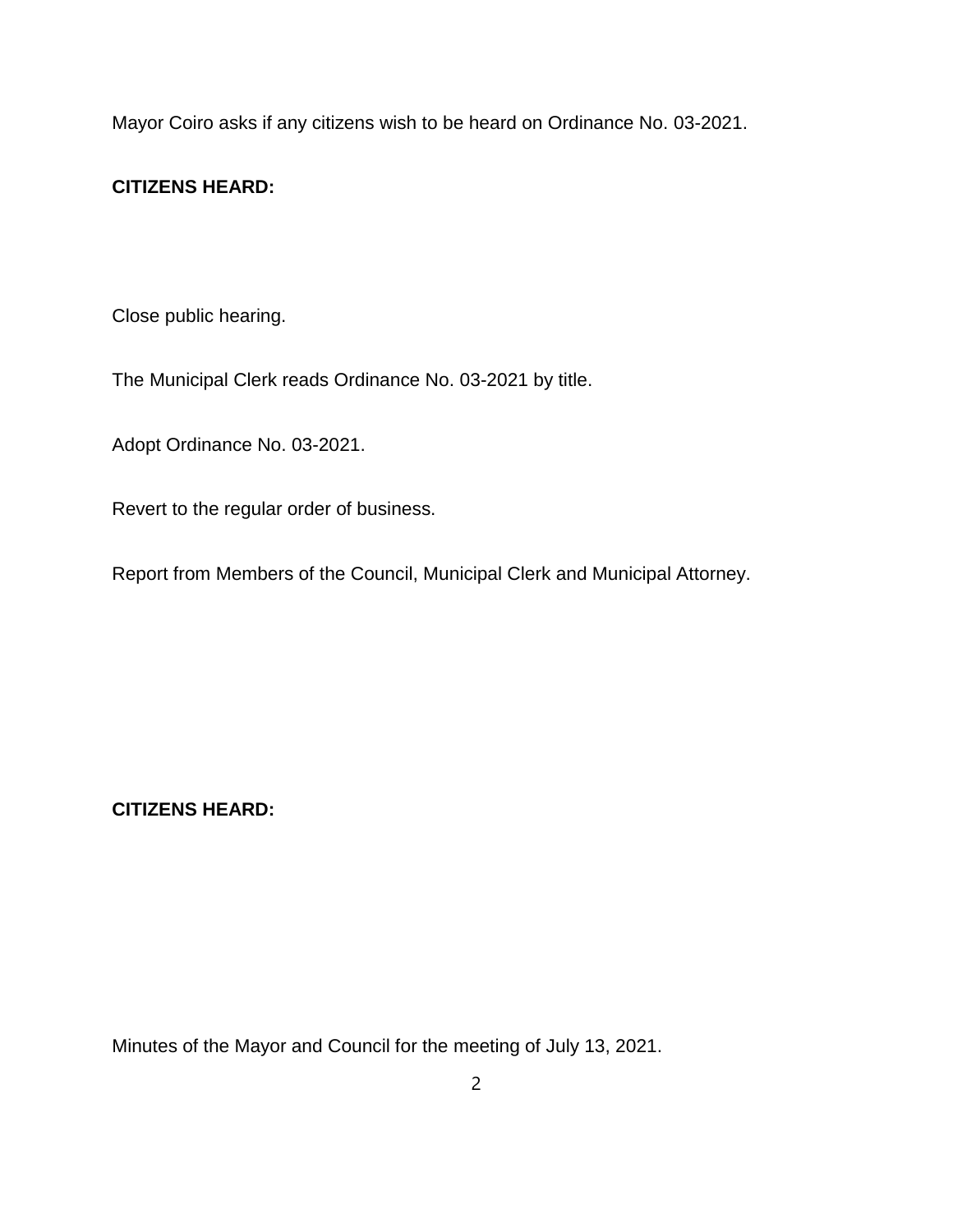### **COMMITTEE ON FINANCE: PICARELLI, D'ANGELO, CAPO.**

Resolution No. 2021-16 for the payment of bills.

Resolution Authorizing Settlement Of The 2020 And 2021 Tax Appeals Entitled Kanani V. Borough Of Totowa.

Authorize the Borough Attorney and Borough Clerk to prepare the specifications and advertise for the receipt of bids for Collection and Transportation of Recyclable Materials and Collection and Transportation of Vegetative Waste Recycling.

## **COMMITTEE ON PUBLIC SAFETY: D'ANGELO, CAPO, BUCHER.**

Resolution Authorizing The Borough Of Totowa To Enter Into A Traffic Signal Agreement Route 80 WB And Vreeland Avenue – Minnisink Road (CR 642) With The State Of New Jersey.

Resolution Authorizing The Submission Of A Strategic Plan For The Totowa Municipal Drug Alliance Fiscal Year 2022 Grant Cycle July 1, 2021 To June 30, 2022.

Resolution Authorizing The Purchase And Delivery Of Portable Radios For The Fire Department.

Fireman's application, the purchase of fireman's equipment and authorize a fireman's physical for Matthew M. Haddad for Volunteer Fire Company No. 1.

Letter from Lincoln Fire Company requesting permission to attend the Seaford Fire Department Anniversary Parade in Seaford, New York on Saturday, August 28, 2021.